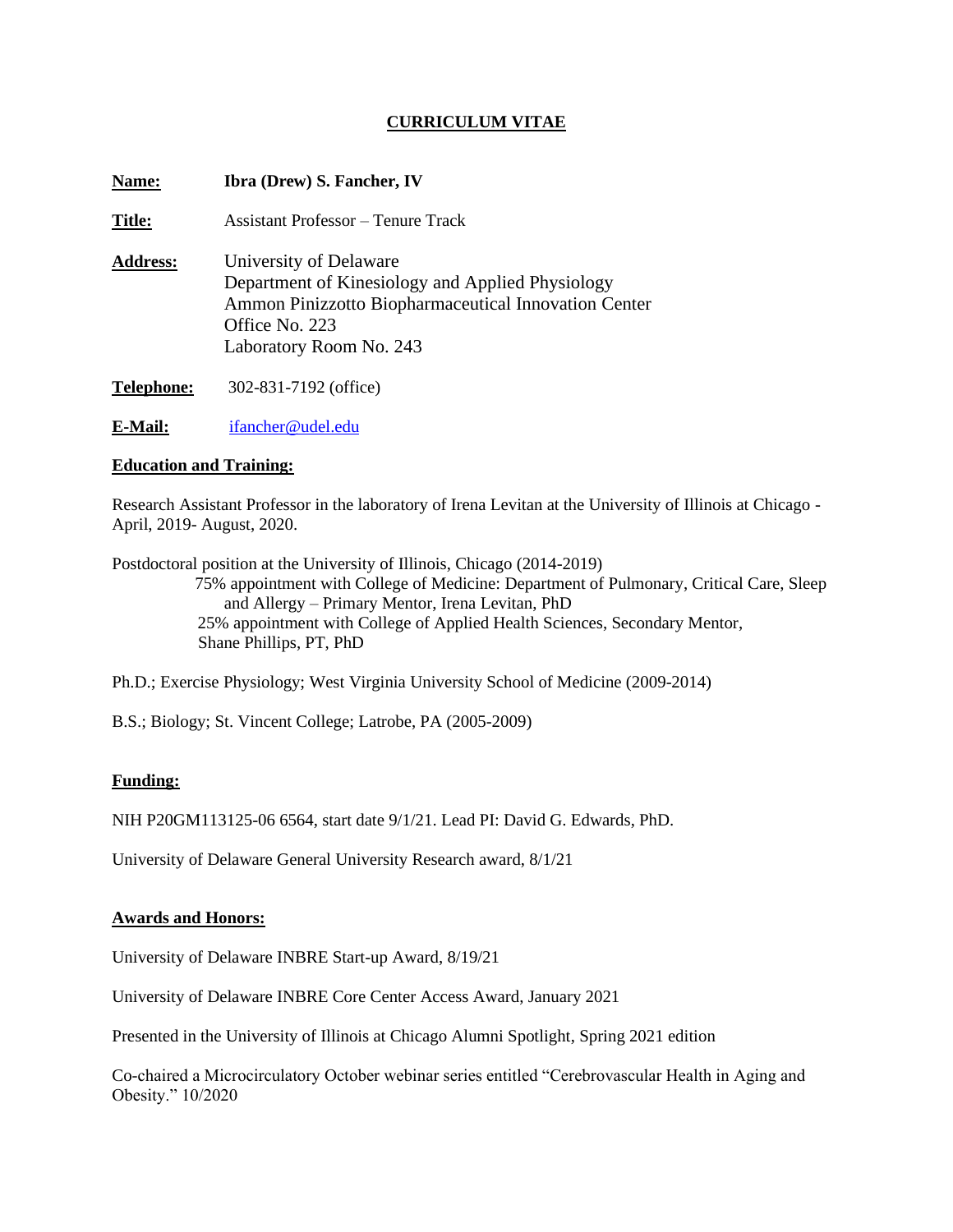# **Membership in Professional Organizations:**

American Physiological Society (2012-present) American Heart Association (2013-present) North American Vascular Biology Organization (2015-2018) Member of the Postdoctoral Association (2015-2019) Microcirculatory Society 2020-present

# **Peer-reviewed publications:**

- 1. Hwang CL, Chen SH, Chou CH, Grigoriadis G, Liao TC, **Fancher IS**, Arena R, Phillips SA. The physiological benefits of sitting less and moving more: Opportunities for future research. Prog Cardiovasc Dis. 2021 Jan 13;S0033-0620(21)00003-7. Online ahead of print.
- 2. **Fancher IS**, Le Master E, Ahn SJ, Adamos C, Lee JC, Berdyshev E, Dull RO, Phillips SA, Levitan I. Impairment of Flow-Sensitive Inwardly Rectifying K+ Channels via Disruption of Glycocalyx Mediates Obesity-Induced Endothelial Dysfunction. Arterioscler Thromb Vasc Biol. 2020 Sep;40(9):e240-e255. doi: 10.1161/ATVBAHA.120.314935.
- 3. **†Fancher IS** and Levitan I. Electrophysiological recordings of single-cell ion currents under well-defined shear stress. J Vis Exp. (150), e59776, doi:10.3791/59776 (2019). **†**Corresponding author.
- 4. Boriushkin E, **Fancher IS**, and Levitan I. Shear-stress sensitive inwardly-rectifying K+ channels regulate developmental retinal angiogenesis by vessel regression. Cell Physiol Biochem. 2019;52(6):1569-1583.
- 5. **Fancher IS**, Rubenstein I, Levitan I. Potential strategies to reduce blood pressure in treatment resistant hypertension using FDA-approved nanodrug delivery platforms. Hypertension. 2019 Feb;73(2):250-257.
- 6. LeMaster E, **Fancher IS,** Lee J, and Levitan I. Comparative analysis of endothelial cell and subendothelial cell elastic moduli in young and aged mice: Role of CD36. J BioMech. 2018 Jul 25;76:263-268.
- 7. **†Fancher IS**, Ahn SJ, Adamos C, Osborn C, Oh MJ, Fang Y, Reardon CA, Getz GS, Phillips SA, †Levitan I. Hypercholesterolemia-Induced Loss of Flow-Induced Vasodilation and Lesion Formation in Apolioprotein E-Deficient Mice Critically Depend on Inwardly Rectifying  $K^+$ Channels. J Am Heart Assoc. 2018 Mar 3;7(5). Pii: e007430. doi: 10.1161/JAHA.117.007430. †Corresponding authors. Received Editorial in JAHA entitled "Regulation of Kir2.1 Function Under Shear stress and Cholesterol Loading."
- 8. LeMaster E, Huang RT, Zhang C, Bogachkov Y, Coles C, Shentu TP, Sheng Y, **Fancher IS**, Ng C, Christoforidis T, Subbaiah PV, Berdyshev E, Qain Z, Eddington D, Lee J, Cho M, Fang Y, Minshall RD, and Levitan I. Proatherogenic Flow Increases Endothelial Stiffness via Enhanced CD36 (Cluster of Differentiation 36)-Mediated OxLDLD (Oxidized Low-Density Lipoprotein) Upatke. Aterieoscler Thromb Vasc Biol. 2018 Jan;38(1):64-75.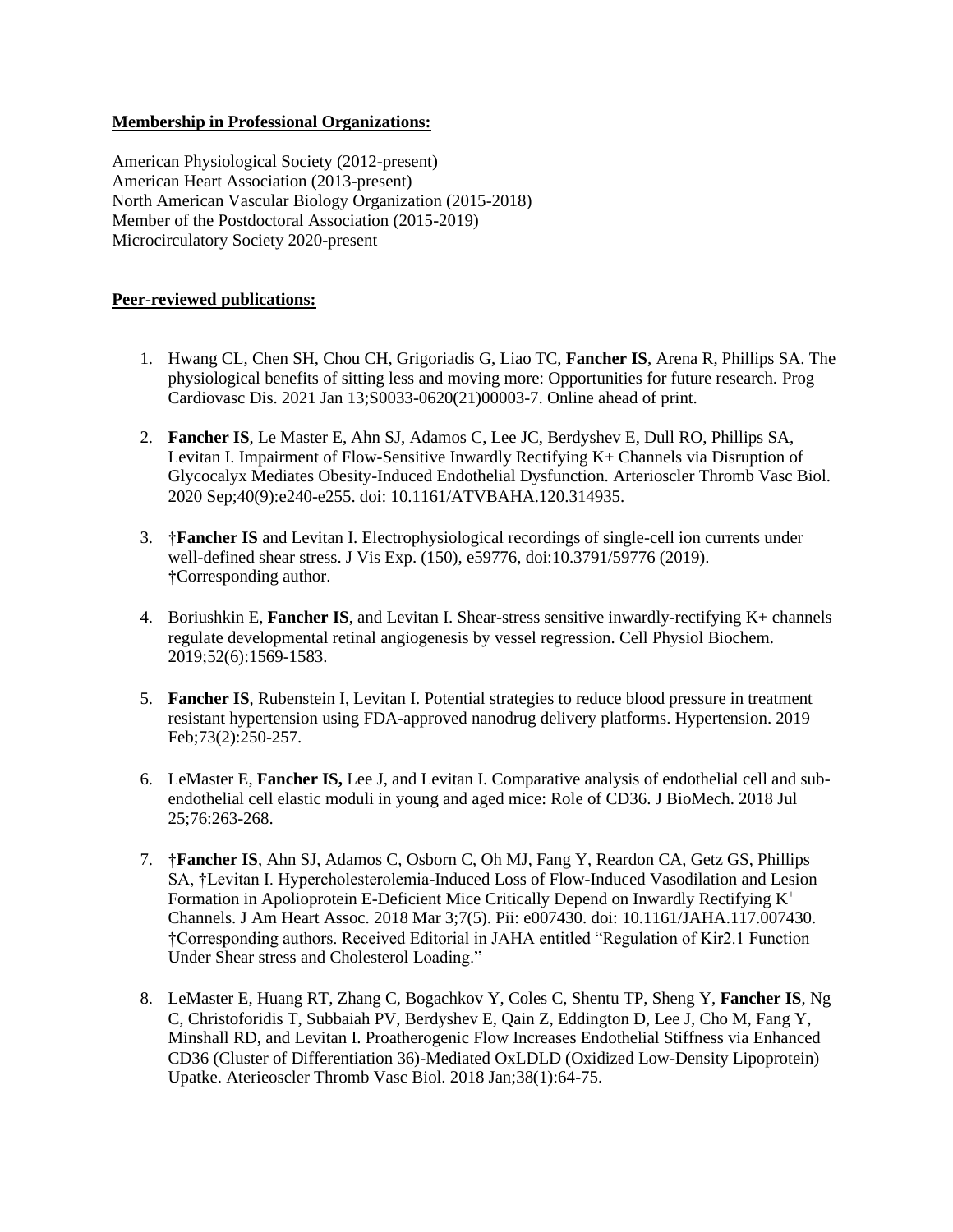- 9. Robinson AT, **Fancher IS**, Mahumoud AM, Phillips SA. Microvascular Vasodilator Plasticity Following Acute Exercise. Exerc Sport Sci Rev. 2018 Jan;46(1):48-55.
- 10. \*Zinkevich NS, \***Fancher IS**, Gutterman DG, Phillips SA. Roles of NADPH-oxidase and mitochondria in flow-induced vasodilation of human adipose arterioles: ROS induced ROS release in coronary artery disease. Microcirculation. 2017 Aug;24(6). DOI: 10.1111/micc.12380 \*Authors contributed equally.
- 11. Ozemek C, Phillips SA, Popovic D, Laddu-Patel D, **Fancher IS**, Arena R, Lavie CJ. Nonpharmacologic management of hypertension: a multidisciplinary approach. Curr Opin Cardiol. 2017 Jul;32(4):381-388.
- 12. Robinson AR, **Fancher IS**, Sudhahar V, Bian JT, Cook MD, Ushio-Fukai M, Brown MD, Fukai T, and Phillips SA. Short-term Regular Aerobic Exercise Reduces Oxidative Stress Produced by Acute High Intraluminal Pressure in the Adipose Microvasculature. AJP Heart and Circ. 2017 May 1; 312(5):H896-H906.
- 13. Ahn SJ, **Fancher IS**, Bian JT, Zhang CX, Schwab S, Gaffin R, Phillips SA, and Levitan I. Inwardly-rectifying K+ channels are major contributors to flow-induced vasodilation in resistance arteries. J Physiol. 2017 April 1; 595(7):2339-2364.
- 14. DelloStritto D, Connell PJ, Dick GM, **Fancher IS**, Klarich B, Fahmy JN, Kang PT, Chen YR, Damron DS, Thodeti CK, and Bratz IN. Differential regulation of TRPV1 channels by  $H_2O_2$ : implications for diabetic microvascular dysfunction. Basic Res Cardiol. 2016 Mar;111(2):21.
- 15. **Fancher IS**, Butcher JT, Brooks SD, Rottgen TS, Skaff PR, Frisbee JC, and Dick GM. DPO-1 sensitive K<sup>+</sup> channels contribute to the vascular tone and reactivity of resistance arteries from brain and skeletal muscle. Microcirc. 2015 May;22(4):315-25.
- 16. \*Rottgen TS, \***Fancher IS**, Asano S, Widlanski TS, Dick GM. Bisphenol A activates BK channels through effects on  $\alpha$  and  $\beta$ 1 subunits. Channels. 2014 Jan 29;8(3), 1-9. \*Authors contributed equally.
- 17. **Fancher IS**, Dick GM, Hollander JM. Diabetes reduces the function and expression of ATPdependent K<sup>+</sup> channels in cardiac mitochondria. Life Sci. 2013 Mar 28;92(11):664-8.
- 18. Asano S, Bratz IN, Berwick ZC, **Fancher IS**, Tune JD, Dick GM. Penitrem A as a tool to understand the role of BK channels in vascular function. J Pharmacol Exp Ther. 2012 Aug;342(2):453-60.

# **Invited Book chapters and Commentaries:**

- 1. **Fancher IS.** Cardiovascular mechanosensitive ion channels Translating physical force into physiological responses. Curr Top Membr. 2021;87:47-95.
- 2. Fancher IS and Levitan I. Endothelial inwardly-rectifying K<sup>+</sup> channels as a key component of shear stress-induced mechanotransduction. Ion Channels and  $Ca^{2+}$  Signaling in the Microcirculation. 2020 May; Ch. 3: 59-88.
- 3. Levitan I, **Fancher IS**, Berdyshev E. Association of circulating oxidized lipids with